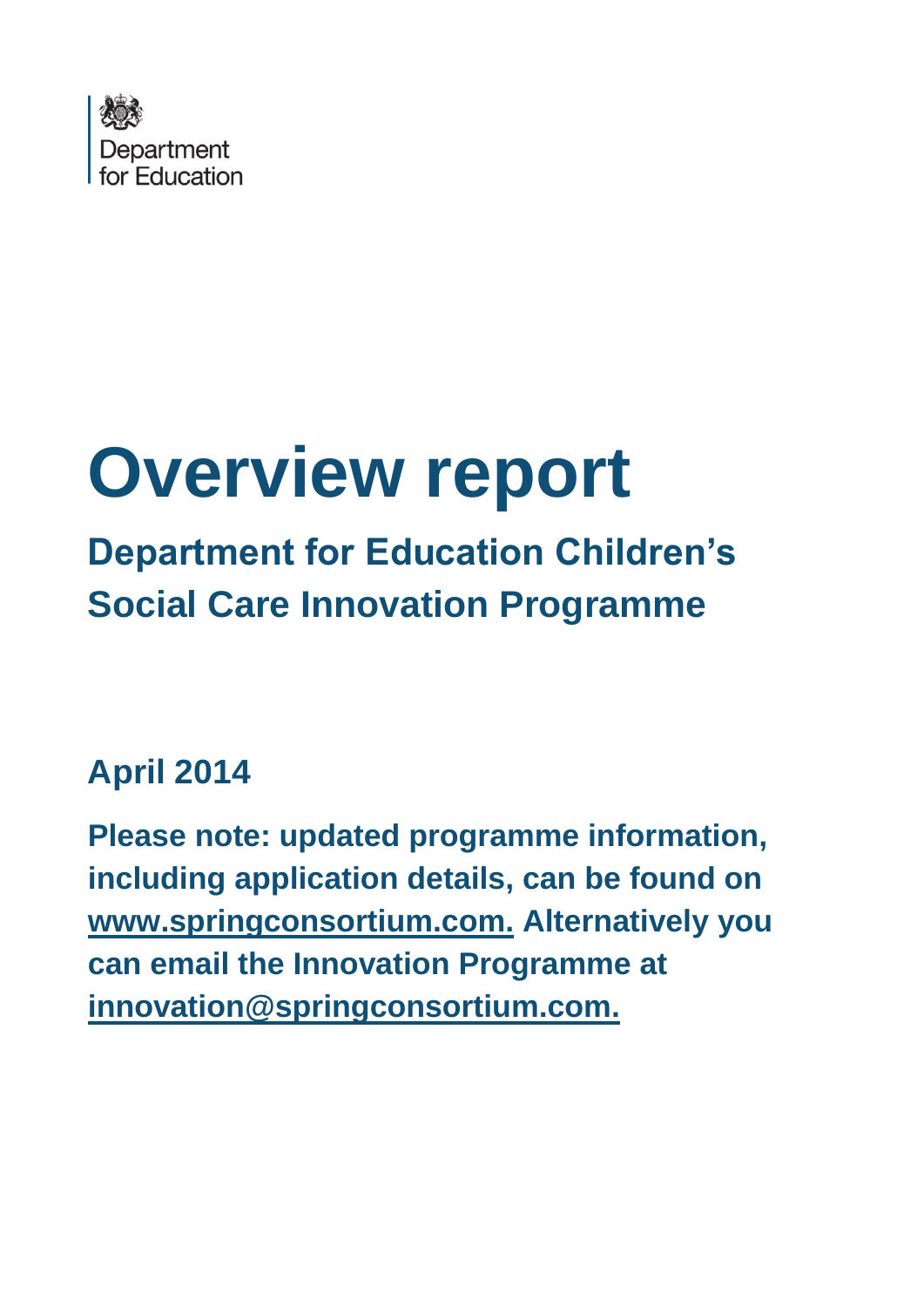## **Contents**

| $1_{\cdot}$                                                     | Introduction                                                | 3  |  |  |
|-----------------------------------------------------------------|-------------------------------------------------------------|----|--|--|
| 2.                                                              | Overview of the Children's Social Care Innovation Programme | 4  |  |  |
|                                                                 | Context – why is the Innovation Programme needed?           | 4  |  |  |
|                                                                 | Objectives of the Innovation Programme                      | 6  |  |  |
|                                                                 | Why have we chosen the two focus areas?                     | 7  |  |  |
| 3. A design for the Children's Social Care Innovation Programme |                                                             |    |  |  |
|                                                                 | Design principles for the Innovation Programme              | 8  |  |  |
|                                                                 | Components of the Innovation Programme                      | 9  |  |  |
|                                                                 | How to be a part of the Innovation Programme                | 10 |  |  |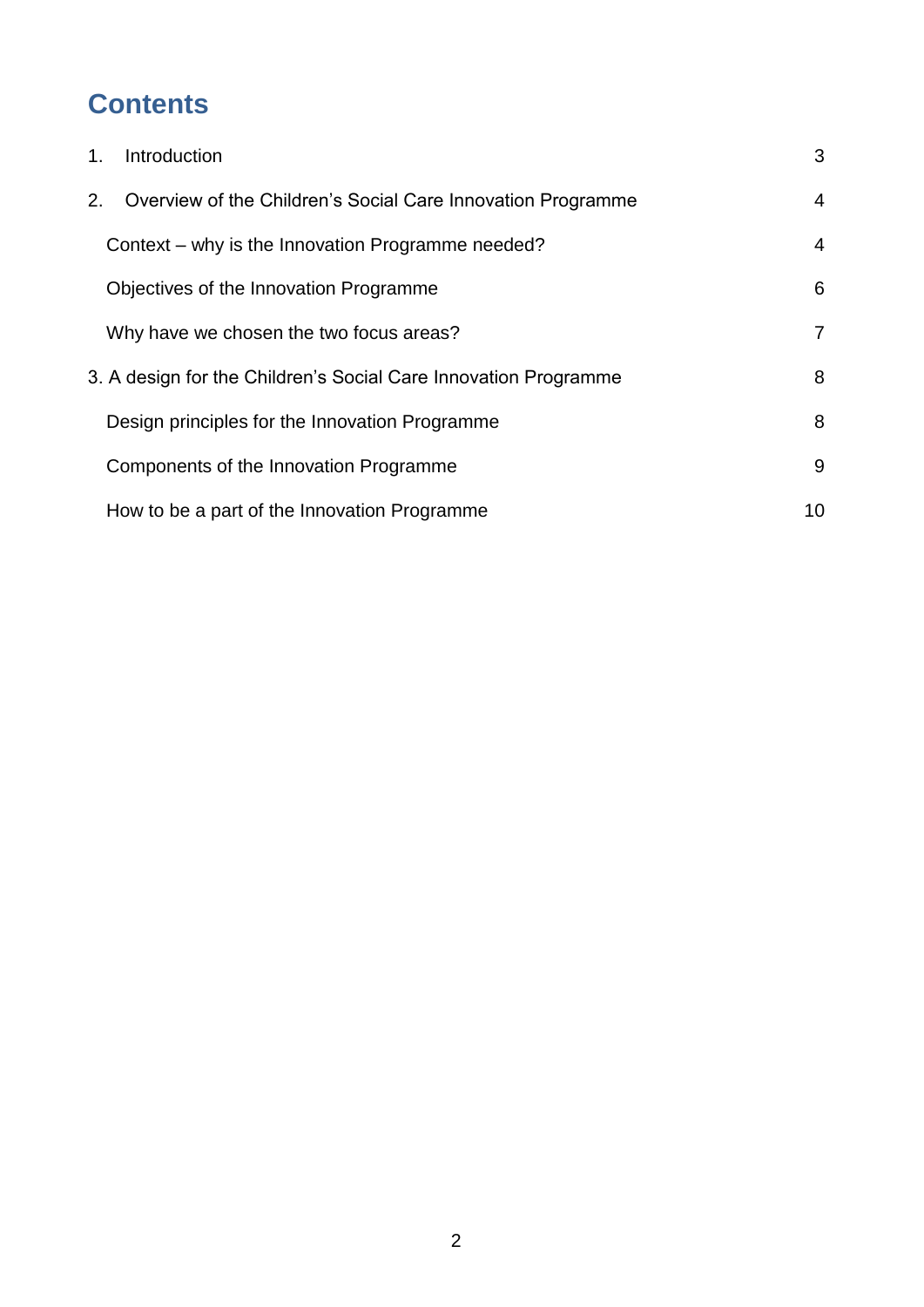## <span id="page-2-0"></span>**1. Introduction**

The Children's Minister, Edward Timpson, announced the Children's Social Care Innovation Programme in October 2013. Since then the Department for Education (DfE) has been assessing the opportunities for innovation in children's social care, analysing the barriers to innovation and identifying two focus areas for the Innovation Programme, which were outlined in February 2014.

The purpose of this report is to set out **more detail about how the Programme will operate**, the types of projects it will support, the kinds of support available and how to get involved.

This report is accompanied by two additional reports, one on each of the focus areas:

- 1. rethinking children's social work, and
- 2. rethinking support for adolescents in or on the edge of care.

These reports are **not the final word** – we will continue to refine our approach as the Programme develops and in light of conversations with those who share our objectives.

#### **Figure 1 - High level timeline of activity for the Innovation Programme design and set up**



We encourage all organisations who are interested in applying to be involved in the Programme to get in touch with us at [innovation@springconsortium.com.](mailto:innovation@springconsortium.com)

More information is also available on www.springconsortium.com.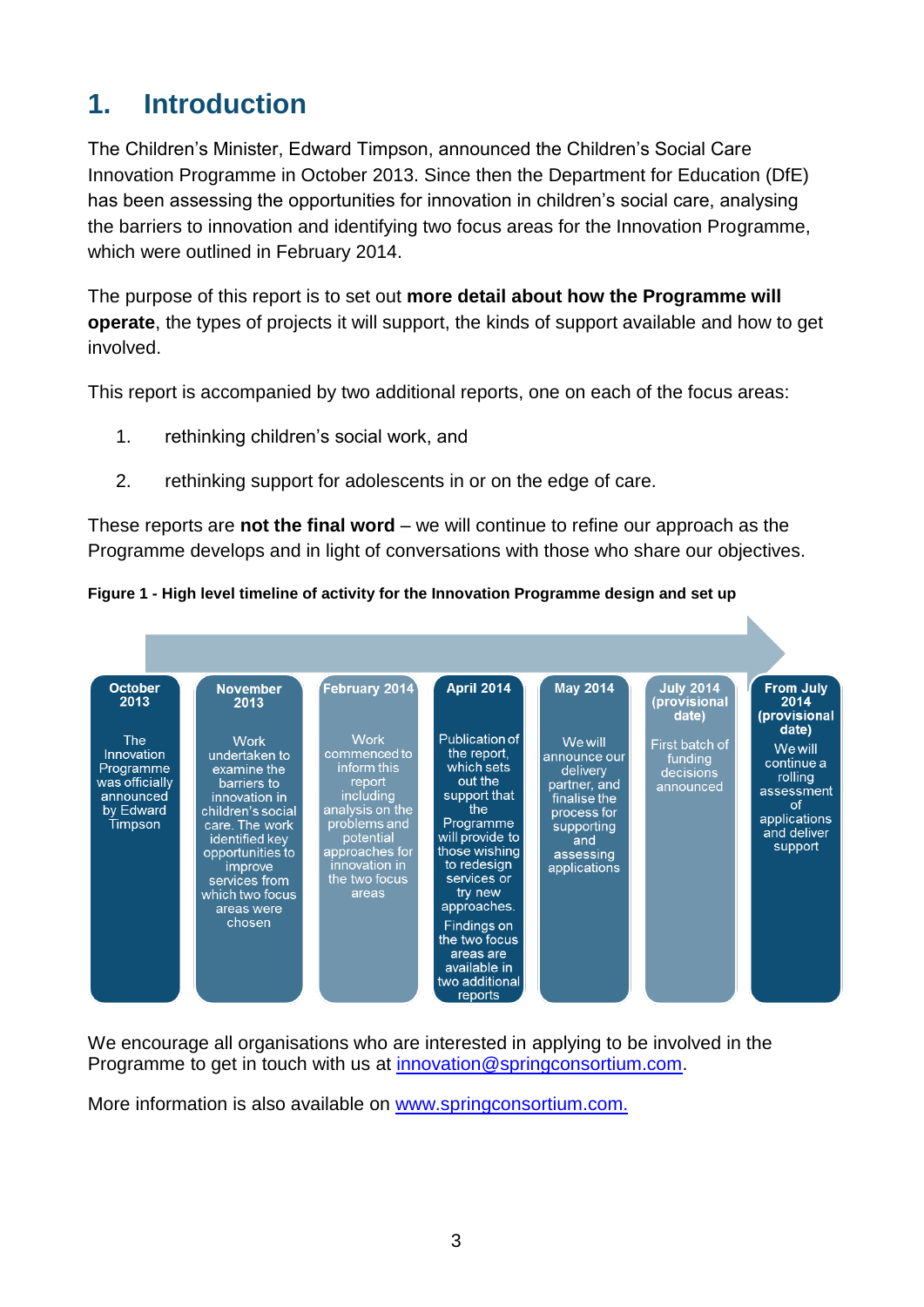## <span id="page-3-0"></span>**2. Overview of the Children's Social Care Innovation Programme**

#### <span id="page-3-1"></span>**Context – why is the Innovation Programme needed?**

Local authorities across England are responsible for vital social care services for 369,000 0-18 year old children in need. These services are provided via complex local systems of public, private and voluntary providers operating across the local authority, health, education, police and other sectors. These services make an enormous difference to the lives of vulnerable children and families. There have been and continue to be improvements in outcomes for children – but we are not yet achieving **significant and sustained improvement**.

"The problem is that getting children's social care wrong is a complete disaster, but when it is right no one notices" Academic

Partly drawing on the Munro review<sup>1</sup>, our research suggests that the regulatory framework and local structures, customs and practice tend to focus the attention of those working with children on compliance and risk avoidance. Little space is left for new ways of working to be developed and tested, and new approaches spread through the system slowly.

#### We need to **innovate and re-design service delivery** to achieve **higher quality, improved outcomes and better value for money**.

Both the Association of Directors of Children's Services and the Local Government Association have published reports making this case<sup>2</sup>. The Department for Education wants to get behind these efforts and support local authorities and other organisations to **try new approaches and learn from best practice**, including internationally. We want to stimulate and support innovation in the delivery and structures of children's social care and help spread proven innovations more rapidly.

To this end, the DfE Innovation Programme has been set up to provide tailored and substantial support – £30 million in 2014/15 and a much larger amount in 2015/16.

1

<sup>&</sup>lt;sup>1</sup> [https://www.gov.uk/government/uploads/system/uploads/attachment\\_data/file/175391/Munro-Review.pdf](https://www.gov.uk/government/uploads/system/uploads/attachment_data/file/175391/Munro-Review.pdf)

<sup>&</sup>lt;sup>2</sup> http://www.adcs.org.uk/news/whatiscarefor.html; [http://www.local.gov.uk/web/guest/publications/-/journal\\_content/56/10180/4048108/PUBLICATION](http://www.adcs.org.uk/news/whatiscarefor.html)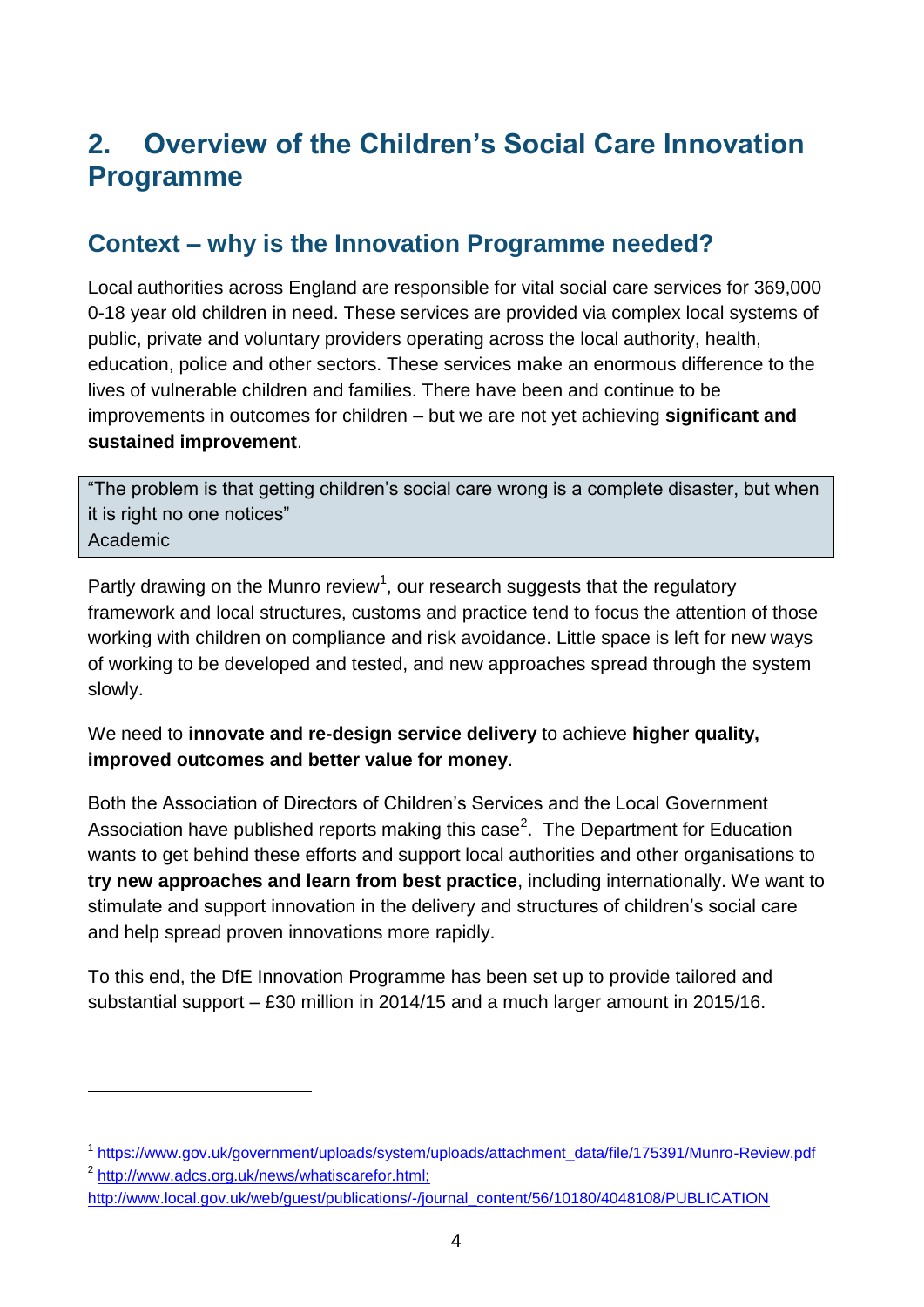"Creativity, enterprise and risk-taking are not words that automatically spring to mind when we think of children's social care. Our natural instinct, when it comes to vulnerable children, is to stick to the rules and play it safe at all costs … but Ofsted still finds too many examples of poor performance and too few of excellence, while serious case reviews tell the same sorry stories of familiar mistakes made; as if the system has got stuck. I want to free it. If there are barriers to innovation, I'm determined to remove them. But I need you to play your part."

Edward Timpson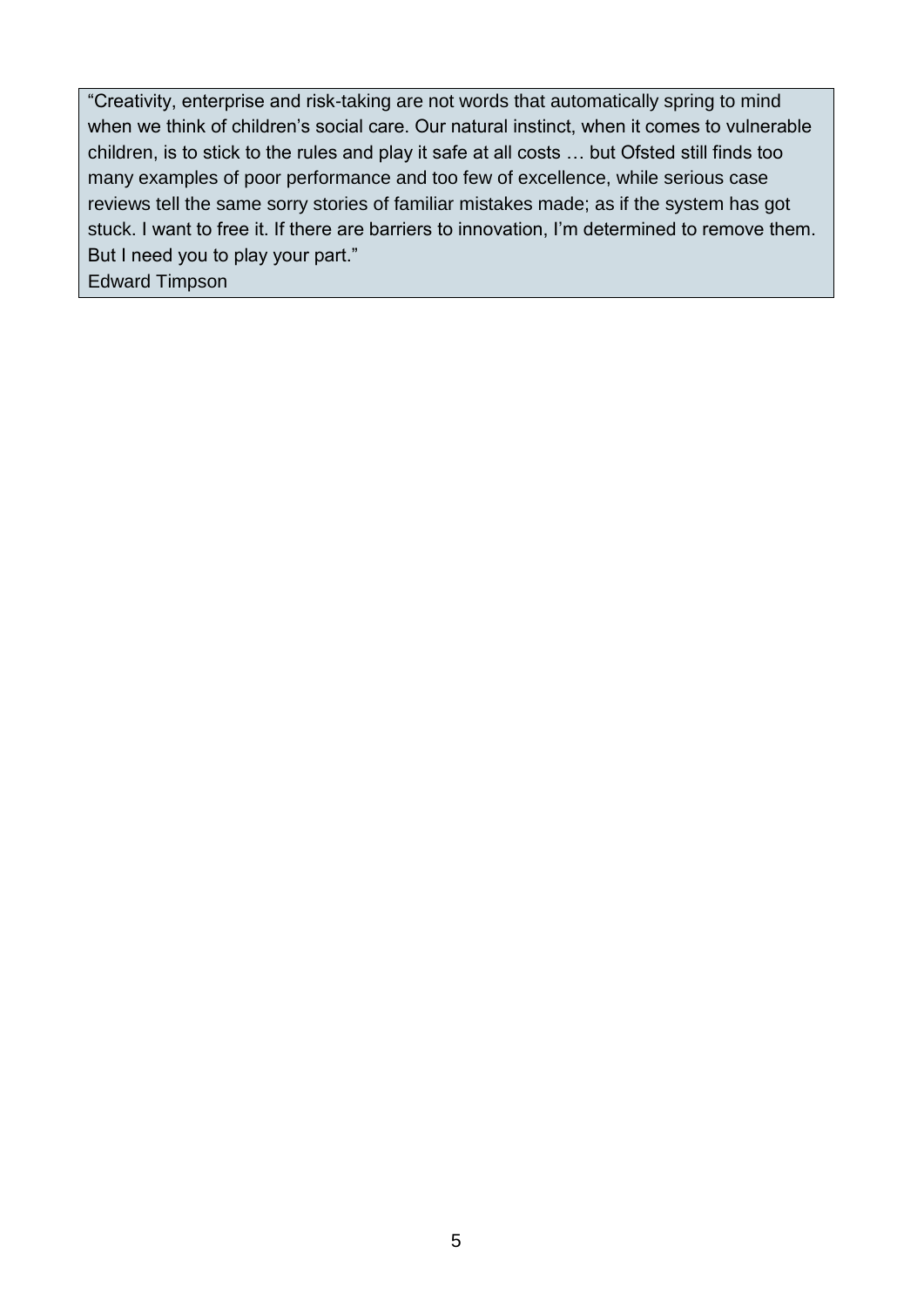#### <span id="page-5-0"></span>**Objectives of the Innovation Programme**

The following diagram provides an overview of the Innovation Programme:



"We should capture good practice regionally and spread it nationally" Academic

The Programme's key objective is to support improvements to the **quality of services** so that children who need help from the social care system have better chances in life. The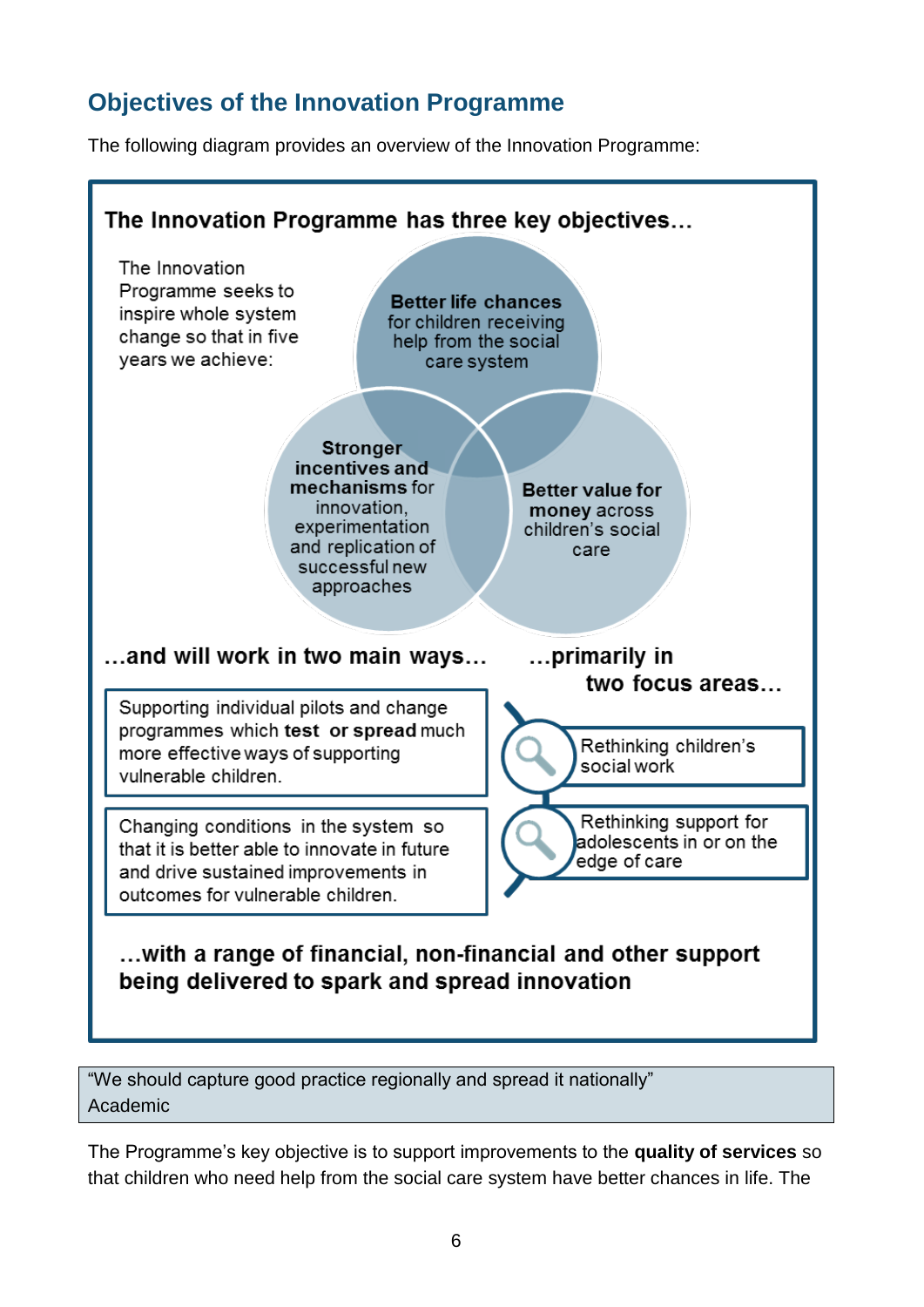Programme also seeks to help LAs and other commissioners to get **better value for public money** spent to support vulnerable children. Finally the Programme seeks to create conditions in which **local systems are better able to innovate** in future to drive sustained improvements in outcomes for vulnerable children.

We will do this through:

- supporting individual pilots and change programmes which test or spread much more effective ways of supporting vulnerable children; and
- developing stronger incentives and mechanisms for and understanding of innovation, experimentation and spreading of successful new approaches.

This is a two year programme of support from 2014-16, supported by £30m in the first financial year and a substantially larger sum in the second. The Programme will be jointly delivered by the team at DfE and a delivery partner who will bring a strong track record of supporting innovation and detailed knowledge of social care services.

"[This] is what I want to see in social work. Room for the profession to innovate, try new ways of working, think afresh about practice and what constitutes success." Michael Gove

#### <span id="page-6-0"></span>**Why have we chosen the two focus areas?**

There is a wide range of opportunities for innovation in children's social care and we are open to supporting the most promising, mould-breaking ideas, regardless of their focus.

However, experience from other innovation programmes $3$  shows that innovation is better prompted by specific, defined problems than by a general call for ideas. We have chosen to target attention and resources on two focus areas at the core of the social care system.

These are areas where:

1

- we have identified **particular challenges** in prevailing practice;
- there is some **consensus** about the need for change; and
- there is clear **scope for radical innovation** to improve outcomes for vulnerable children and value for money.

<sup>&</sup>lt;sup>3</sup> Those interviewed or engaged include NESTA, the Young Foundation, Cabinet Office Mutuals Programme, BIG Lottery Fund, Deloitte Innovation Pioneers, Doblin (Innovation Consultancy), DWP Innovation Fund, the innovation Unit, Big Society Capital and the CLG transformation challenge.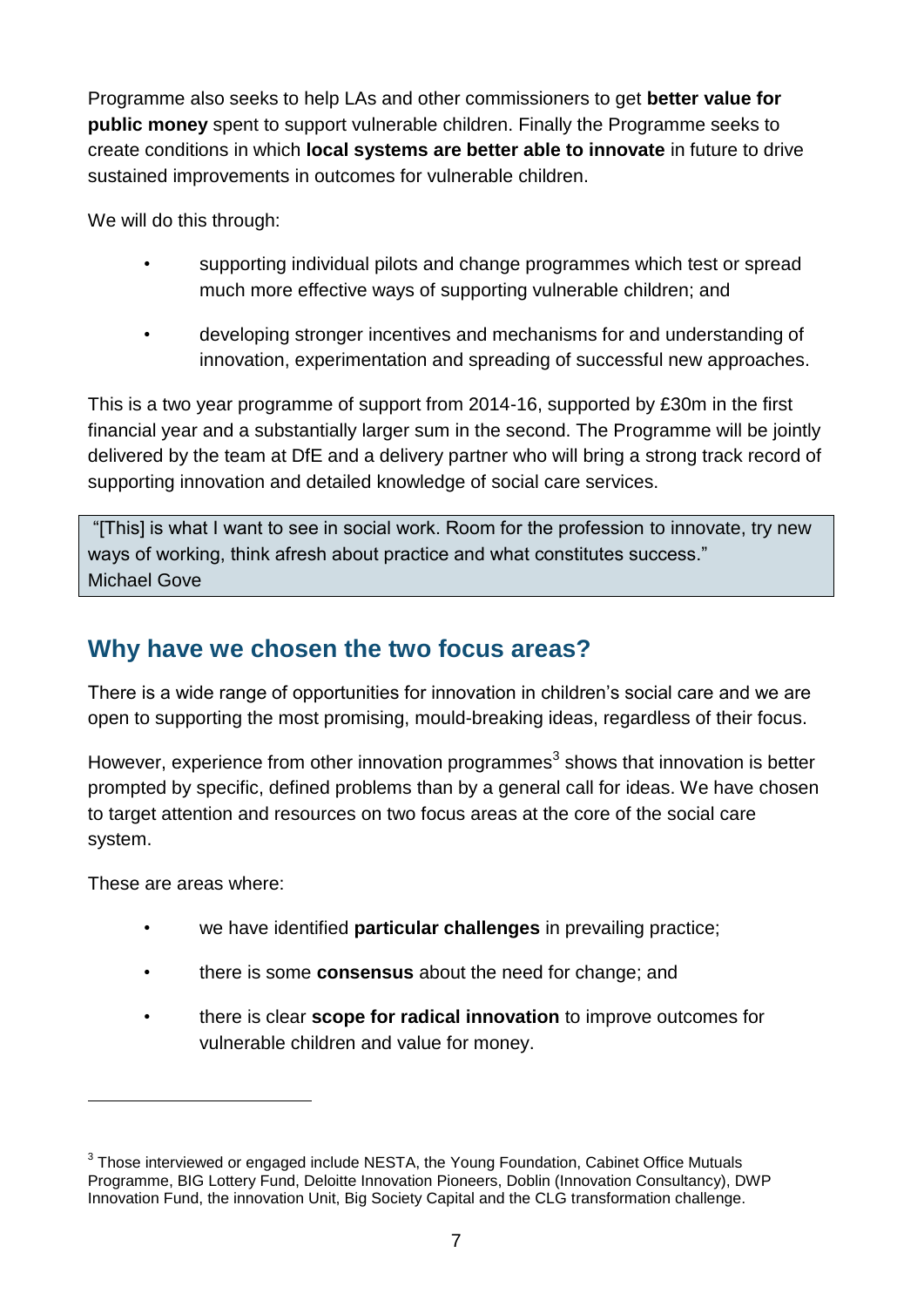## <span id="page-7-0"></span>**3. A design for the Children's Social Care Innovation Programme**

#### <span id="page-7-1"></span>**Design principles for the Innovation Programme**

The design of the Innovation Programme and our approach to assessing applications will be informed by the following principles.

| <b>Overarching</b>                                                         | Design principles - the Innovation Programme will                                                                                                                                                                                                                                                                                                                                                                    |  |  |  |
|----------------------------------------------------------------------------|----------------------------------------------------------------------------------------------------------------------------------------------------------------------------------------------------------------------------------------------------------------------------------------------------------------------------------------------------------------------------------------------------------------------|--|--|--|
| principle                                                                  |                                                                                                                                                                                                                                                                                                                                                                                                                      |  |  |  |
| $A -$ Focus on<br>improved<br>outcomes for<br>children and<br>young people | Through the projects it supports, have the potential to drive<br>$1_{\cdot}$<br>positive and measurable change in the short term (one - two<br>years) in terms of outcomes for vulnerable children and value<br>for money.<br>Through the social care system more widely, contribute to<br>2.<br>longer-term (two years plus) positive and measurable change<br>to outcomes for children and value for money for LAs |  |  |  |
| B - Provision of<br>sustained                                              | During the two year course of the Programme, provide easily<br>3.<br>accessible financial and non-financial support to                                                                                                                                                                                                                                                                                               |  |  |  |
| support                                                                    | organisations to spark, scale and spread innovation                                                                                                                                                                                                                                                                                                                                                                  |  |  |  |
|                                                                            | 4. Over the longer term, develop an environment of stronger<br>incentives and mechanisms for innovation, experimentation<br>and implementation of successful new approaches so that<br>innovation and improvement to outcomes is sustainable<br>beyond the Programme's end                                                                                                                                           |  |  |  |
| C - Practical                                                              | Foster bottom up, sector-led innovation, drawing on a strong<br>5.                                                                                                                                                                                                                                                                                                                                                   |  |  |  |
| and integrated<br>delivery                                                 | base of evidence and evaluation<br>Support ideas and projects which are either scalable and/or<br>6.<br>can be successfully adapted for other contexts and settings                                                                                                                                                                                                                                                  |  |  |  |
|                                                                            | Co-design support given with recipient organisations, so that<br>7.<br>it is tailored, practical and can be delivered at pace within the<br>context of real issues and challenges                                                                                                                                                                                                                                    |  |  |  |
|                                                                            | Co-deliver support, drawing on a breadth of experience and<br>8.<br>expertise from the delivery partner, sector and other<br>organisations                                                                                                                                                                                                                                                                           |  |  |  |
|                                                                            | Encourage networking, peer-learning opportunities and<br>9.<br>sharing of best practice across the sector                                                                                                                                                                                                                                                                                                            |  |  |  |
| $D -$ Deliver                                                              | 10. Set up robust, accountable and nimble governance                                                                                                                                                                                                                                                                                                                                                                 |  |  |  |
| robust, cross-                                                             | arrangements and processes for the Programme                                                                                                                                                                                                                                                                                                                                                                         |  |  |  |
| sector                                                                     | 11. Ensure robust, accountable and nimble governance                                                                                                                                                                                                                                                                                                                                                                 |  |  |  |
| governance                                                                 | arrangements are in place for any projects, organisations or<br>initiatives supported by the Programme                                                                                                                                                                                                                                                                                                               |  |  |  |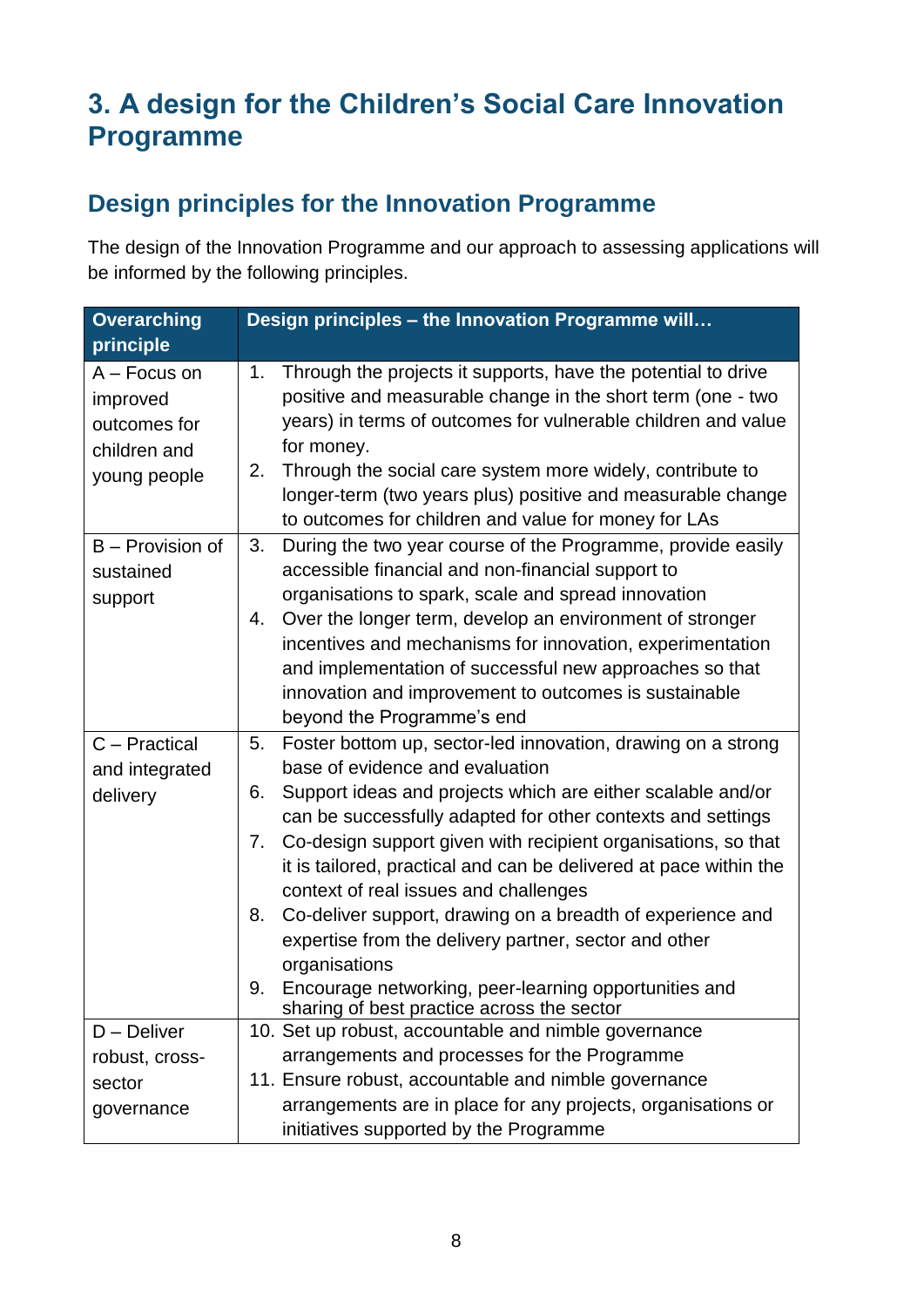| <b>Overarching</b><br>principle                    | Design principles - the Innovation Programme will                                                                                                                                                                                                                                                                                                                                                                                                                                                                                                                                                                |
|----------------------------------------------------|------------------------------------------------------------------------------------------------------------------------------------------------------------------------------------------------------------------------------------------------------------------------------------------------------------------------------------------------------------------------------------------------------------------------------------------------------------------------------------------------------------------------------------------------------------------------------------------------------------------|
| $E - A$ spirit of<br>innovation and<br>empowerment | 12. Support a culture of empowerment for sector practitioners<br>through providing appropriate freedoms and flexibilities to<br>enable innovation and sharing risk of delivering innovation<br>13. Influence, motivate and inspire organisations to think<br>creatively, boldly and innovatively about how to radically<br>improve outcomes for children<br>14. Encourage individuals and organisations who share the<br>programme's objectives, but who are not currently involved in<br>the children's social care system to bring fresh thinking and<br>fresh perspectives to bear on the challenges we face. |

#### <span id="page-8-0"></span>**Components of the Innovation Programme**

#### **What kind of support is available?**

The diagram below illustrates some of the forms of the support potentially available from the Innovation Programme.



The package of support provided will be **co-designed** by the recipient organisation and the Programme team, and **tailored** in each case to the individual application and what it needs.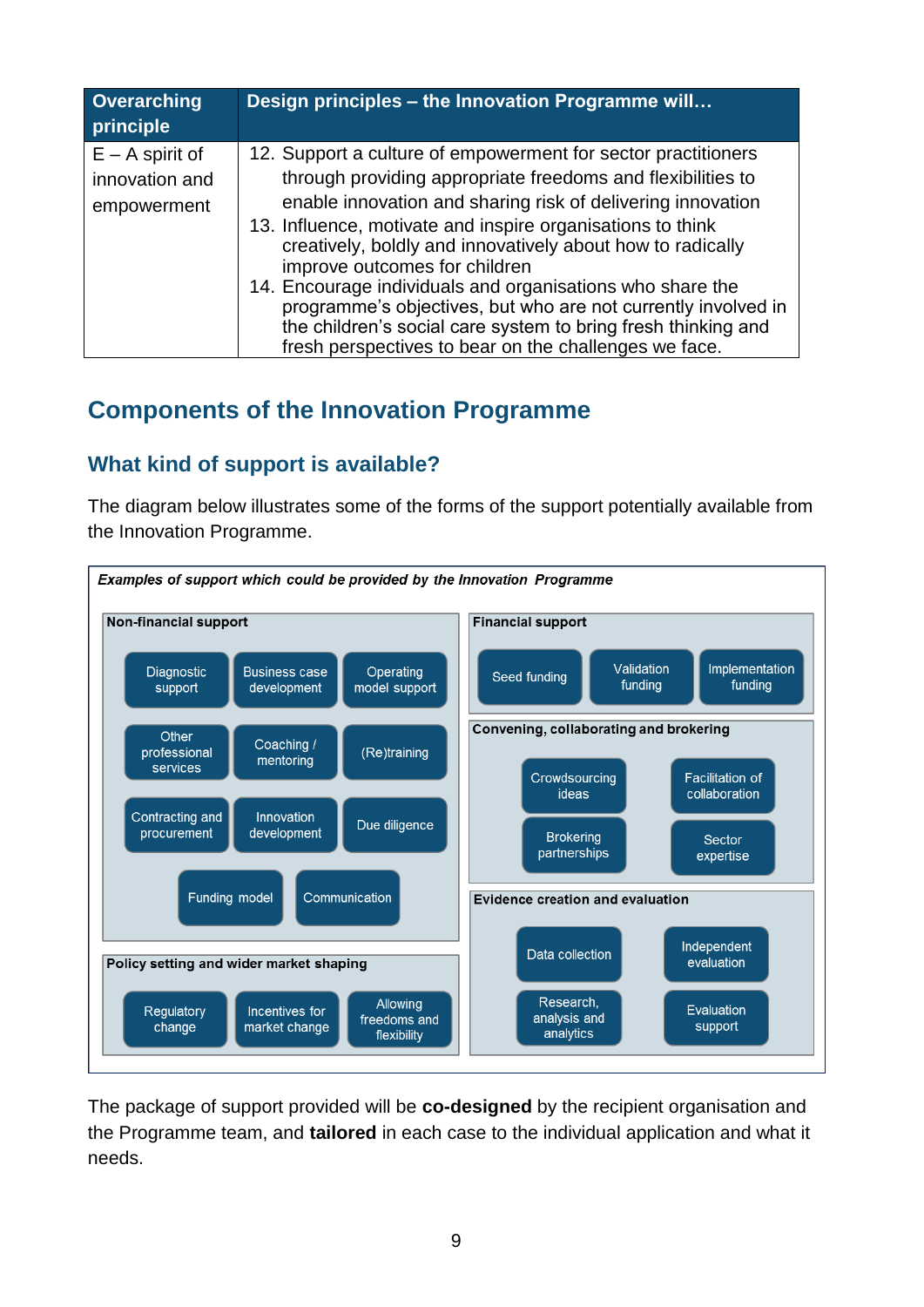#### <span id="page-9-0"></span>**How to be a part of the Innovation Programme**

#### **Who can get involved?**

We want to work closely with local authorities, who have the statutory responsibility for supporting and protecting vulnerable children and young people, and we also want to **open up the thinking** to everyone involved with these children and young people. We are looking for public sector, private sector, not for profit and voluntary organisations, working across the social care, justice, health, education or other sectors with an ambition to inspire and lead change and drive improved outcomes.

Some examples of organisations we want to hear from include academies, directors of public health, private sector providers of social care services or adjacent services and local authorities. We are not imposing boundaries on who can get involved – if you have an interest in improving outcomes for vulnerable children, particularly but not exclusively in relation to our two focus areas, we will support you to be involved.

We encourage applications both from organisations that already have an exciting idea and want to develop it, and from organisations that do not yet have a specific or worked up idea, but have the energy to do things differently – who have a particular challenge they would really like help to solve.

We will be working closely with local authorities and other bodies throughout the Programme to ensure that ideas taken forward are **deliverable and sustainable** within local contexts and get to the heart of rethinking how we deliver statutory services.

As this Programme is designed for the sector with the sector, we are also looking to hear from other organisations that have done exciting things to deliver improved outcomes to children and young people that we can learn from or test ideas with.

- P Have you got a good track record of improving outcomes for children? Have you achieved this through innovative ways of working?
- ? Have you run a **pilot programme** that we can learn from?
- P Have you **published a report or done analysis** that gives new insight into the problems to address in children's social care?
- P Do you want to be involved in helping others to test and develop their ideas?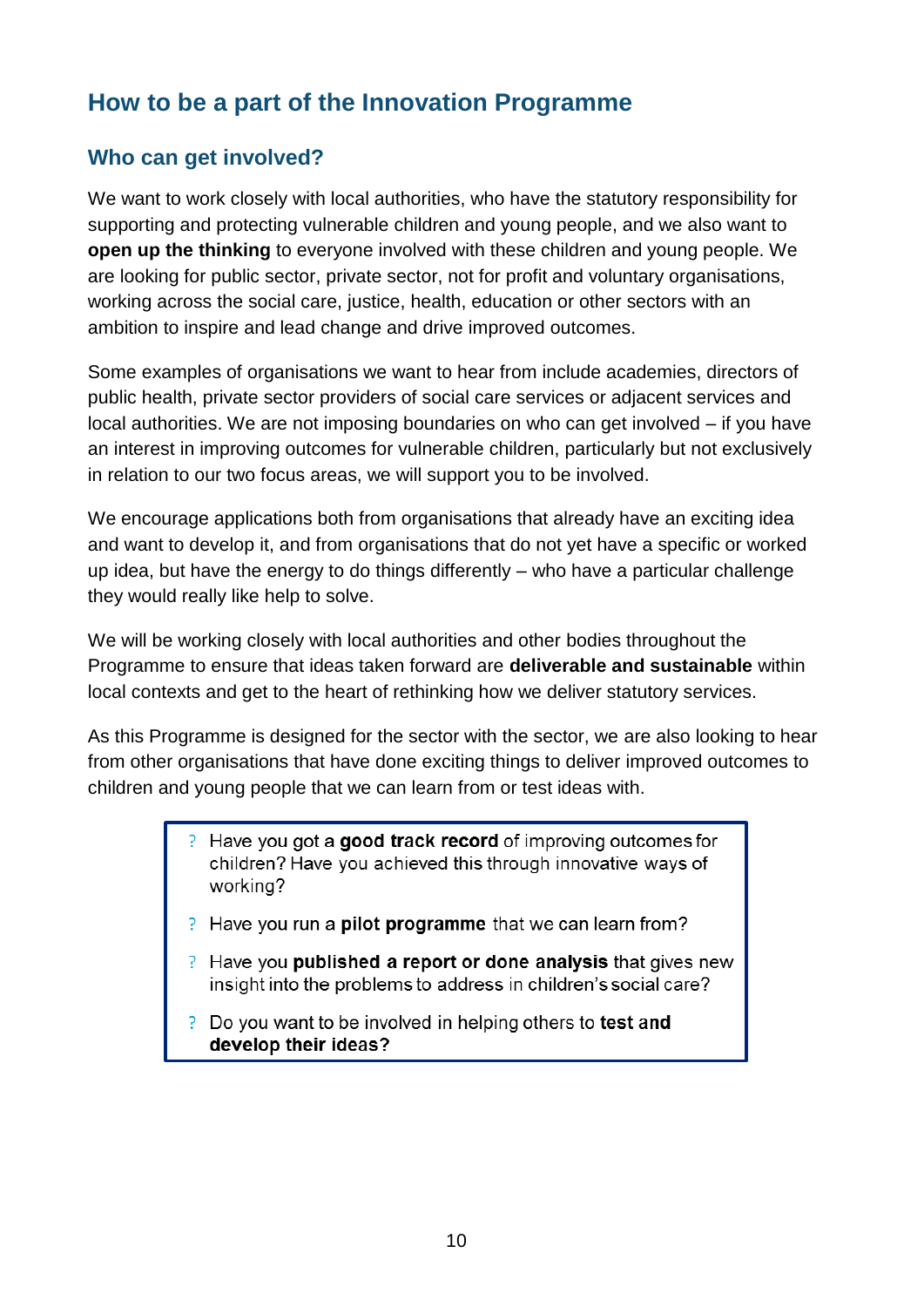#### **What types of applications are we looking for?**

We are looking for applications that contain bold and interesting ideas that provoke a change in service delivery and challenge the fundamental questions at the heart of children's social care.

|  |  | Here are some 'dos' and 'don'ts' for you to consider in developing proposals. |
|--|--|-------------------------------------------------------------------------------|
|  |  |                                                                               |
|  |  |                                                                               |

| <b>Do</b>                                                                                                                          | Don't                                                                                                                                            |  |  |
|------------------------------------------------------------------------------------------------------------------------------------|--------------------------------------------------------------------------------------------------------------------------------------------------|--|--|
| Be creative and seek to test new                                                                                                   | Make assumptions about our level of                                                                                                              |  |  |
| approaches which have not yet been tried;                                                                                          | ambition in size, scale or level of risk we<br>are looking for in new approaches;                                                                |  |  |
| Think about linking with other                                                                                                     |                                                                                                                                                  |  |  |
| organisations who want to change too, so                                                                                           | <b>Rule out ideas</b> based on barriers created                                                                                                  |  |  |
| you can learn together and create more<br>generalised findings;                                                                    | by current guidance, regulation or policy.<br>We will help you to work with individual                                                           |  |  |
|                                                                                                                                    | regulators and policy-makers on fresh                                                                                                            |  |  |
| Get in touch even if you only have a<br>rough idea;                                                                                | approaches;                                                                                                                                      |  |  |
| Be ambitious in scale and seek to create<br>whole system change;                                                                   | Worry too much about how to make it<br>happen (yet);                                                                                             |  |  |
| Look to test the validity of an independent<br>model (i.e. one commissioned, but not<br>directly provided, by the local authority; | Only apply if you are a current provider of<br>social care services. We are interested in<br>hearing from anyone who has a good idea;            |  |  |
| Seek to work with partners - both 'usual'<br>and 'unusual' to help foster innovative<br>approaches.                                | Assume that we will fund a large number<br>of small pilots. We are looking for whole<br>system change;                                           |  |  |
|                                                                                                                                    | Ask for support for something that you<br>could do anyway. We want you to really<br>engage with the barriers that have held you<br>back to date; |  |  |
|                                                                                                                                    | Assume that we are only interested in<br>structural innovation.                                                                                  |  |  |

To give a flavour of the types of application we are interested in, we have recently been having conversations with:

• A group of local authorities who have designed their own new approach to social work practice, based around getting social workers back into intensive and in-depth work with families. It aims to do this through a roll out of a set of specific and defined interventions with a sound evidence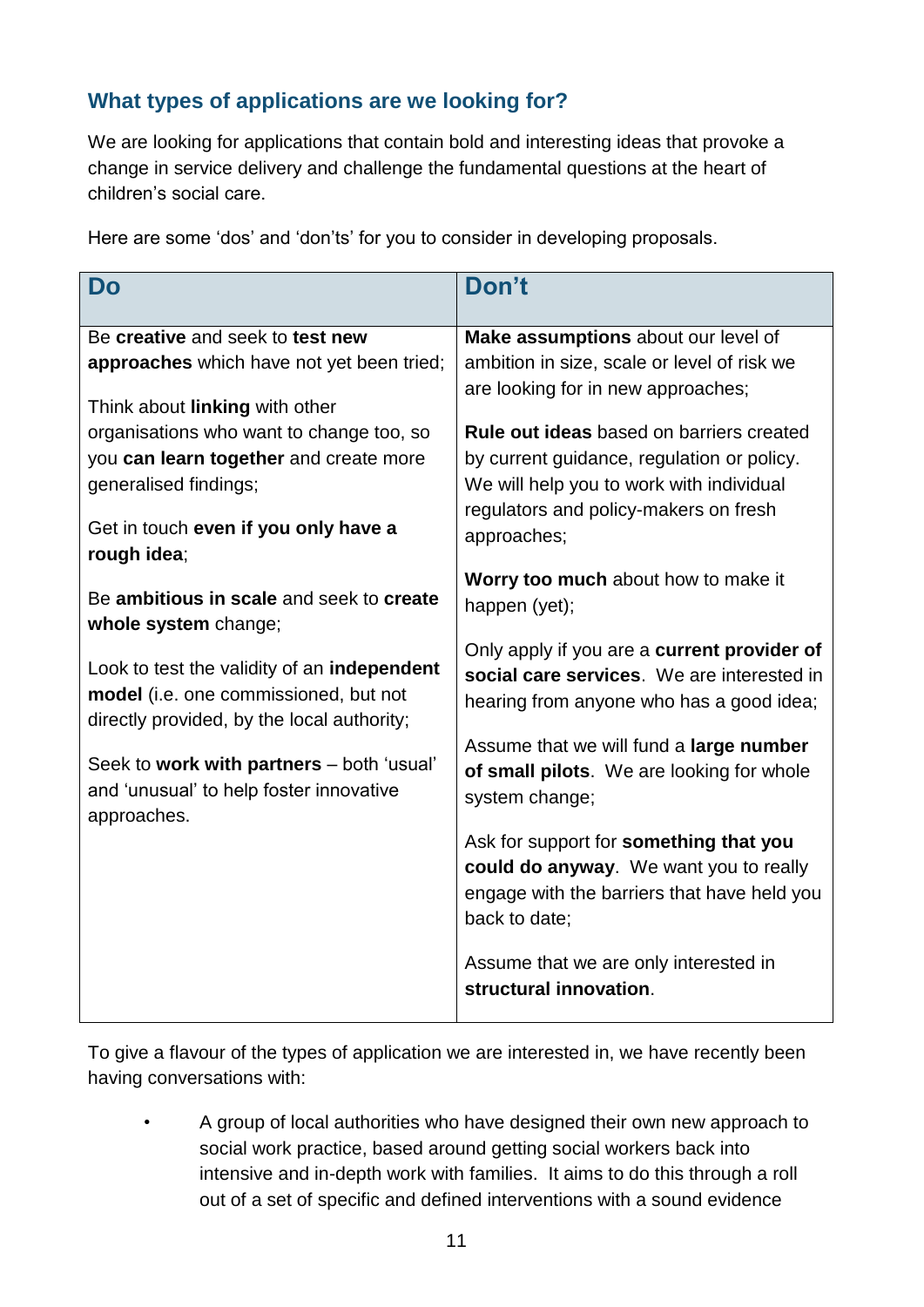base; a rethinking of some of the processes that take time away from front line work; and a new role for administrative support so social workers can focus on the tasks that they are uniquely skilled to do;

- An authority interested in making their children's services into a separate organisation;
- A voluntary organisation interested in developing a single service for adolescents on the edge of care cutting across substance misuse, youth justice, social care and family work;
- A local authority interested in developing a care pathway approach that provides a detailed assessment of young people's needs within the first few weeks in care, and provides a consistent team of staff (including specialists in mental health and substance misuse) to work with that young person wherever they move through the system.

#### **What happens next?**

Visit the Innovation Programme website: [www.springconsortium.com.](http://www.springconsortium.com/) Alternatively, you can email us at [innovation@springconsortium.com.](mailto:innovation@springconsortium.com)